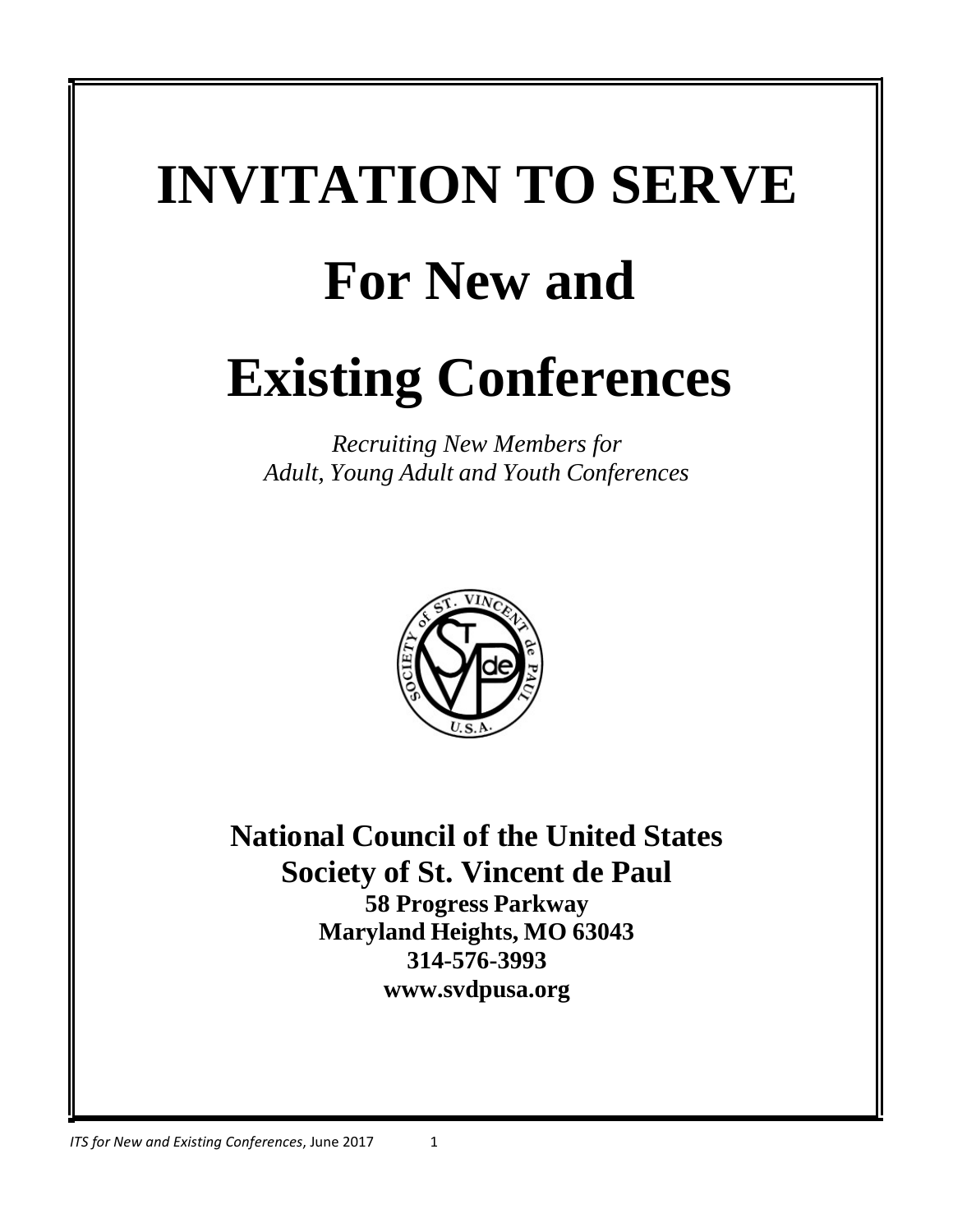# **Invitation to Serve**

## **Introduction**

"The Society is open to all those who seek to live their faith, loving and committing themselves to their neighbor in need." (*Rule*, Part I, 3.1)

The Society of St. Vincent de Paul is a Catholic lay organization where the members grow spiritually by offering person-to-person service to those in need. The Society was founded by Frederic Ozanam and six companions and named for St. Vincent de Paul.

The Society of St. Vincent de Paul serves in approximately one fourth of the parishes in the United States and continues to grow as more and more people answer the call to serve people who are living in poverty.

This manual will provide the necessary steps to be followed to recruit new members to the Society. The approach to be taken varies slightly between recruiting for existing Conferences and recruiting for new Conferences. The distinction will be pointed out where needed.

The process described in this manual includes everything to be done before the actual weekend event through the formal gathering of those interested to explain what the Society is all about. This is the actual recruitment process. Everything the reader needs to know and do prior to and after the actual recruitment process will be found in the following two documents.

*Model Plan for Developing Conferences* is a document which identifies all of the steps to be taken to get into a new diocese and /or into a new parish. The recruitment process assumes that all of the necessary preliminary work has been done: the Bishop and the Pastor are well informed and agreeable to the forming of the new Conference. The *Model Plan* also lays out all of the things that need to be done after the recruitment process to start the Conference, form the new members, and monitor and evaluate the growth of the new Conference.

*Revitalization Plan for Existing Conferences* is a document which outlines all of the various things that may cause an existing Conference to need revitalization. One of the solutions for revitalizing a Conference could be to recruit new members. This is where the recruitment process comes into play. The Conference to be revitalized should have already been identified and prepared for the recruitment. The *Revitalization Plan* lays out everything to be done before the recruitment and after the new people have received their initial indoctrination.

Once again, this manual covers the actual recruitment process – step by step.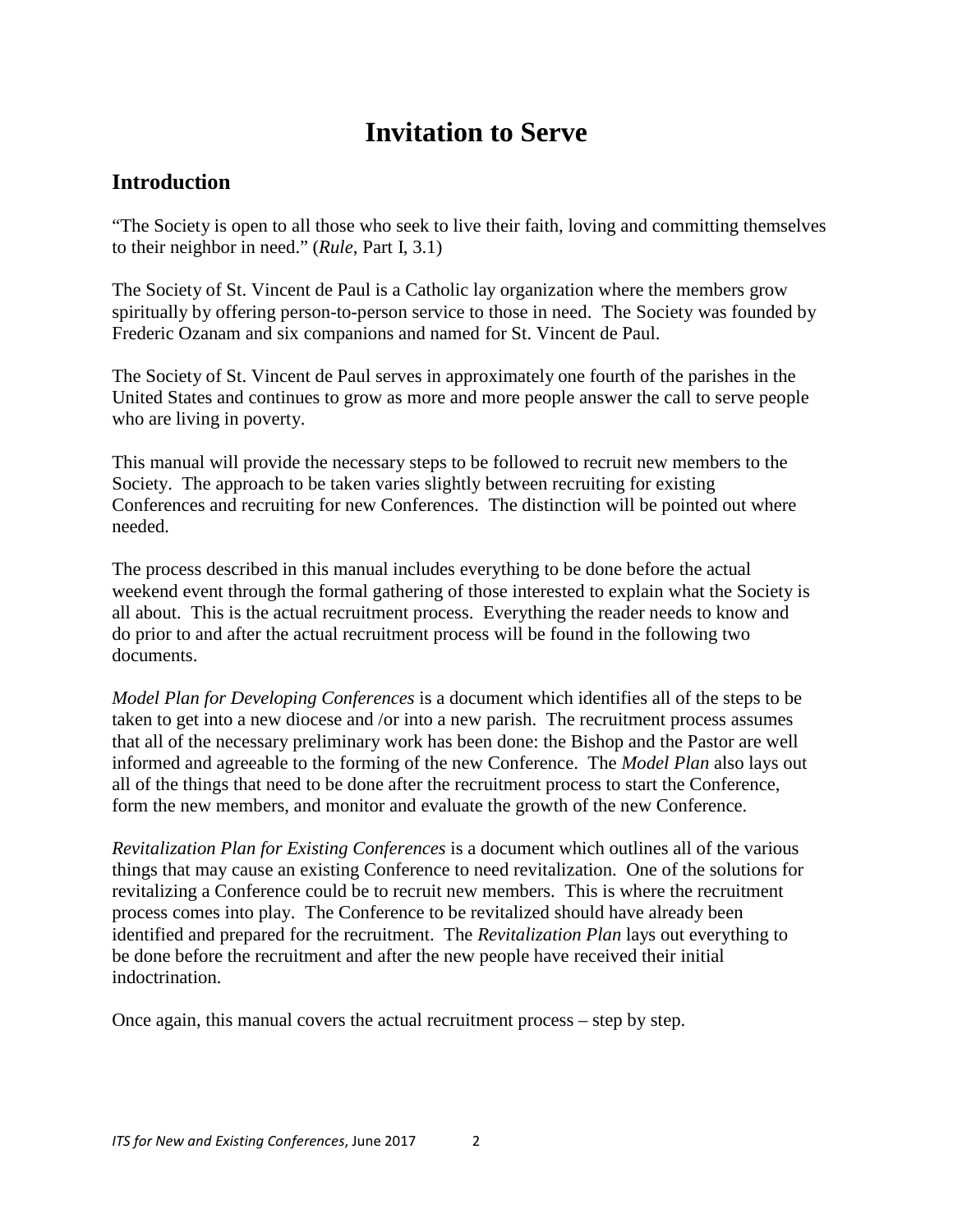## **Invitation to Serve – The Recruitment Process**

Once the parish for the recruitment and the weekend for the recruitment have been identified, it is important to set the stage for the parishioners. The best way to do this is to print a special bulletin announcement in each bulletin on the two weekends prior to the actual recruitment and on the weekend of the recruitment. Three sample bulletin announcements will be found below. It is not absolutely necessary to use this exact wording; however, more than ten years of experience have shown that these notices work very well for preparing parishioners for the upcoming recruitment.

It should also be noted that, if a significant portion of the parish community speaks a language other than English, then the bulletin announcements should be translated into that language as well. The National Council has a Spanish version of this manual available.

## **Bulletin Announcement Samples – Recruiting for an Existing Conference**

#### **Sample 1 – Two Weekends Prior to the Recruitment**

Are you looking for ways to experience God? Members of the Society of St. Vincent de Paul invite you to share in their ministry of experiencing God in serving people living in poverty. We see Christ in our friends in need and, when we see Christ, we experience God.

Please contact the President, Society of St. Vincent de Paul Conference at

\_\_\_\_\_\_\_\_\_\_\_\_\_\_\_\_\_\_\_\_\_.

## **Sample 2 – One Weekend Prior to the Recruitment**

Do you consider yourself a naturally caring, compassionate and giving person? If so, come and share your gifts with people in need by joining the Society of St. Vincent de Paul. In the coming weeks more information will be shared about the spirituality and works of the Society of St. Vincent de Paul at the Parish Masses.

If you are interested, please contact .

## **Sample 3 – Weekend of the Recruitment**

You are invited to serve people in need in our (name) Parish area by joining the Society of St. Vincent de Paul. Helping us provide people in our Parish area needing food, clothes, rent assistance, utility assistance and other types of support will be a rewarding experience. Is it time for you to live your religious convictions and give something back for all you have received?

Come join us this next (Wednesday, Thursday, etc.) at (time) in the (location) to find out more about what we do.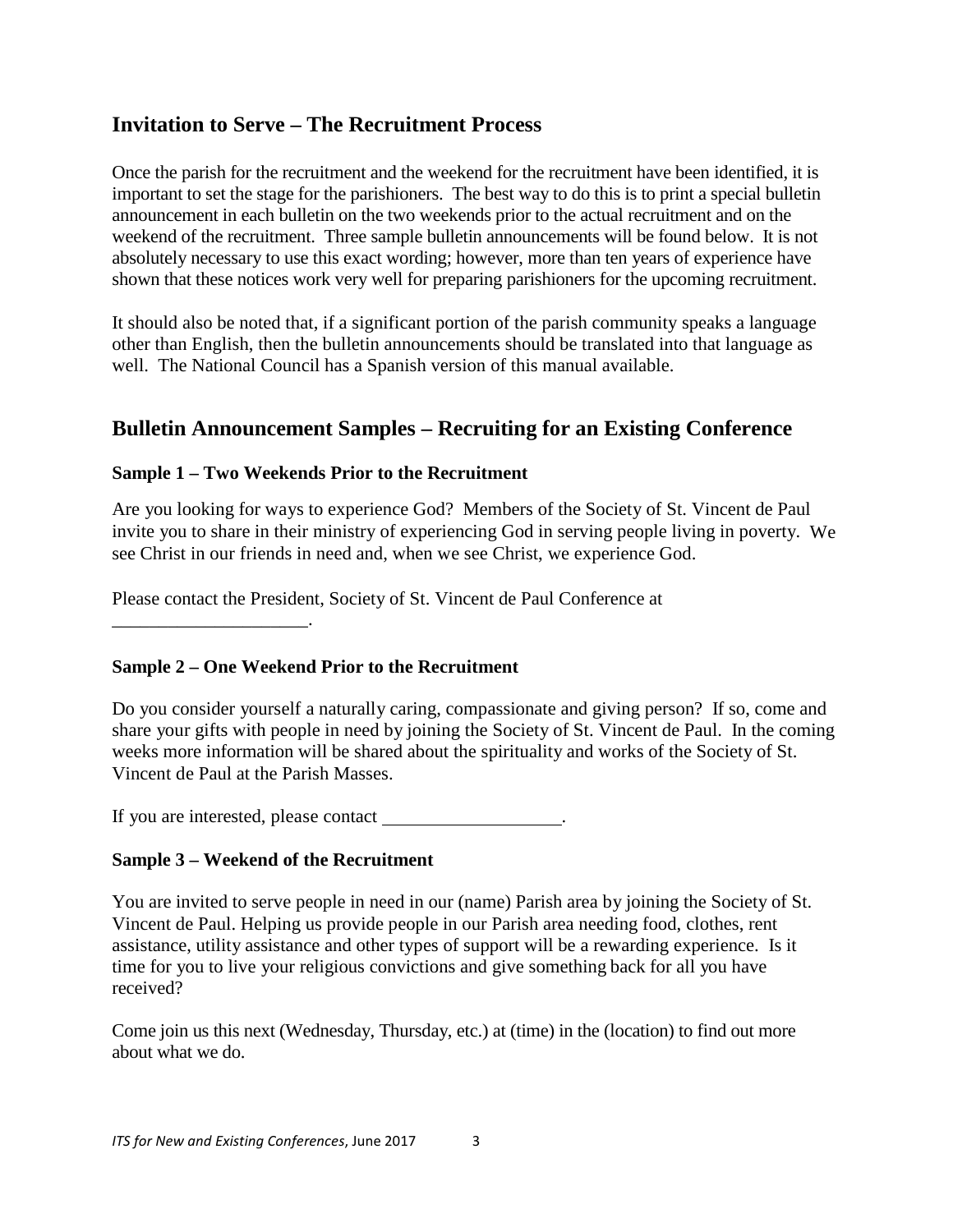## **Bulletin Announcement Samples – Recruiting for a New Conference**

#### **Sample 1 – Two Weekends Prior to the Recruitment**

Are you looking for ways to experience God? God is a spiritual being. How do you experience a "spiritual being"? Members of the Society of St. Vincent de Paul invite you to share in their ministry of experiencing God in those in need. Holy Scripture tells us: "The Word became flesh and lived among us, and we saw His glory, the glory that is His as the only Son of the Father, full of grace and truth." (John 1:14) We see Christ in our friends in need and when we see Christ we experience God.

#### **Sample 2 – One Weekend Prior to the Recruitment**

Are you a naturally caring, compassionate and giving person? Were you blessed with parents and other role models in life from whom you learned that the joy of living is giving? If you answered "YES' to either of these questions, look for an **Invitation to Serve** from the Society of St. Vincent de Paul in our bulletin next week.

#### **Sample 3 – Weekend of the Recruitment**

The Society of St. Vincent de Paul is inviting caring men and women of all ethnicities and cultural backgrounds to assist God's people in our community needing food, clothes, rent assistance, utility assistance and other emergency needs. Let us remember from Matthew 25, the Last Judgment: "The king will say, 'For I was hungry and you gave me to eat; I was thirsty and you gave me to drink; I was a stranger and you took me in; naked you covered me; sick and you visited me; I was in prison and you came to me.' And the just will say, 'Lord, when did we do these things?' And the King will say to them, 'Amen, I say to you, as long as you did it for one of these, the least of my brethren, you did it for me.'" **Is it time for you to really live your religious convictions and give something back for all you have received?**

Come join us this next (Wednesday, Thursday, etc.) at (time) in the (location) to find out more about what we do.

## **Talk from the Pulpit**

**For an Existing Conference:** On the recruitment weekend, with the permission of the Pastor, the president of the Conference and/or designated members who are comfortable with speaking publicly will attend each parish Mass and give a short 2-3 minute talk inviting parishioners to join the existing Conference in the parish.

**For a New Conference:** On the recruitment weekend, with the permission of the Pastor, members of the Extension Team will attend each parish Mass and give a short 2-3 minute talk inviting parishioners to join in forming a Conference in the parish.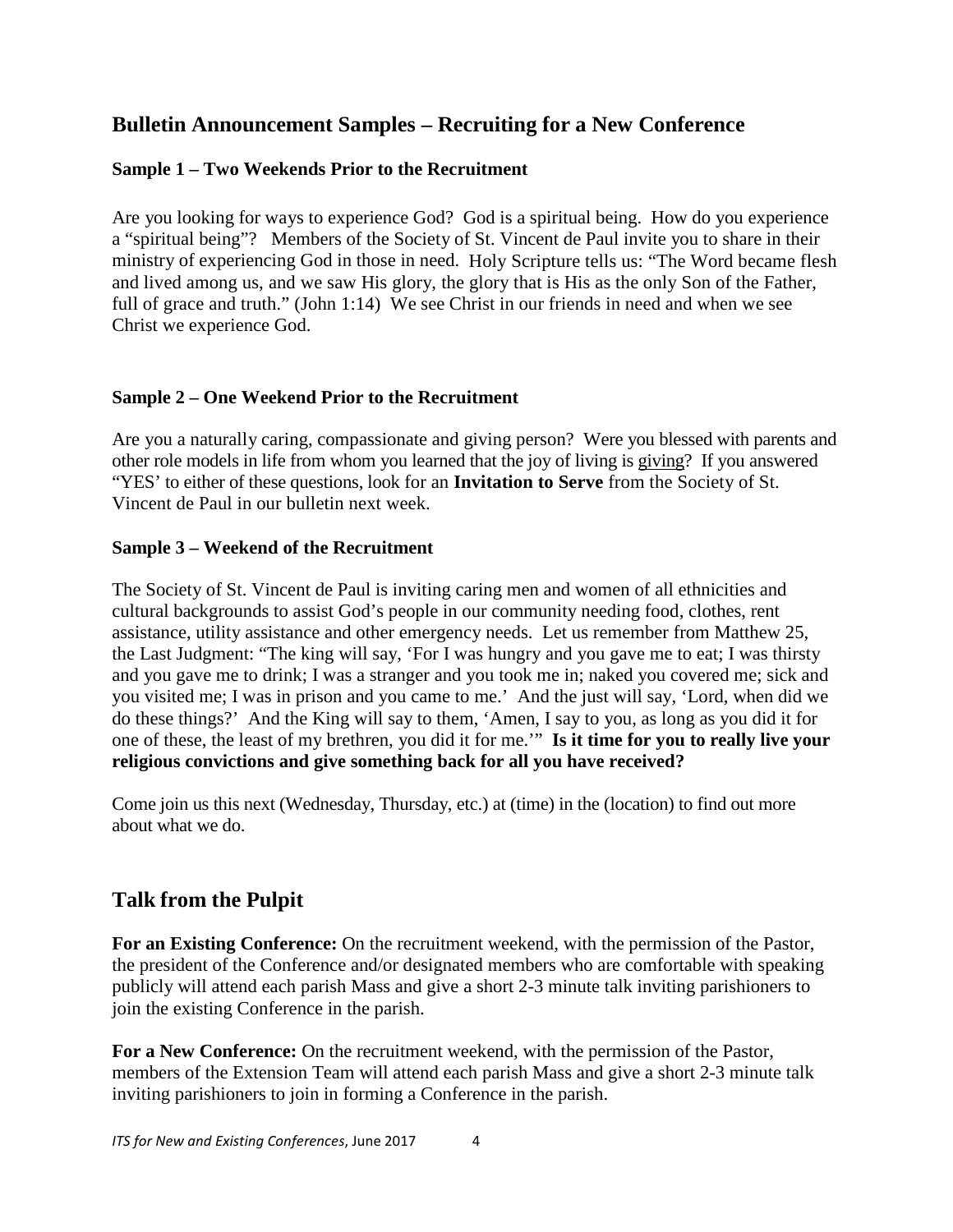These talks typically are done before the end of Mass around the time of the other announcements (or any time the pastor wants you to do it). Provided below is a sample of a pulpit talk that can be used. Feel free to make whatever adjustments are necessary to help the speaker say what needs to be said. Sometimes changing a word or phrase will make it easier for someone to read the talk. Make sure to give the talk to the Pastor to review in advance so he isn't surprised by anything you say.

It should also be noted that, if a significant portion of the parish community speaks a language other than English, then the pulpit announcement should be translated and spoken in that language as well. The National Council has a Spanish version of this manual available.

## **Sample Talk from the Pulpit - Recruiting for an Existing Conference**

| Good Morning, My name is                                 | and I am the |
|----------------------------------------------------------|--------------|
| of the Society of St. Vincent de Paul Conference here at |              |
| Church.                                                  |              |

I would like to thank \_\_\_\_\_\_\_\_\_\_\_\_\_\_\_ (our Pastor) for allowing me to take a few minutes of your time to share with you about the Society of St. Vincent de Paul.

The Society of St. Vincent de Paul is a Catholic lay organization that helps those in need or those living in poverty. We grow spiritually by offering person-to-person service to people in need. Because we see "the face of Christ" in those we serve as Jesus taught us when he said, "Whatever you do to the least of my brothers and sisters you do to me."

The Society of St. Vincent de Paul is an international organization founded in 1833 in Paris, France by a young student, Frederic Ozanam, and six companions. The first Conference of the Society in the United States was started in 1845. The Society is currently located in 150 countries.

Today, the need to serve those who are living in need is very great even in our own parish. *(It is important to share some of the local needs that the Conference is*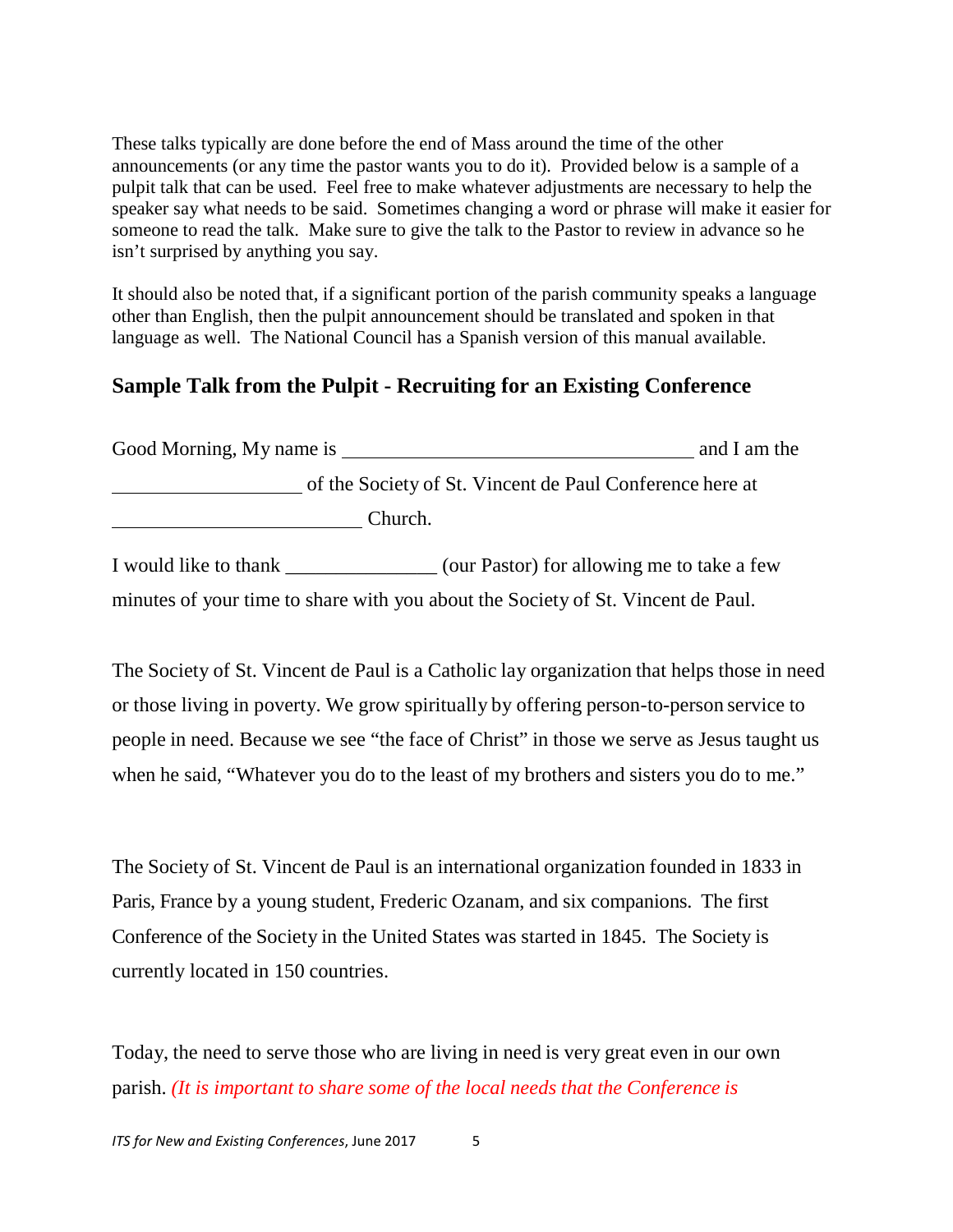*experiencing and the works that the Conference does: food drive, clothing drive, home visits to assist in utilities or rent, programs to help people move out of poverty, seasonal programs, etc.)*

Our Conference is a small group of dedicated women and men of diverse cultures who are inviting you to consider joining us in making a difference. The Society is open to members of all age groups and ethnicities. In order to serve people effectively, it is important to be able to connect with them culturally and in their own language. Not only will you be helping those in need but you will also find yourself growing in God's love and the desire to share that love with others.

After Mass, there will be members of the parish conference in the back of church to provide a sign-up sheet and answer your questions about our organization. May you take some time to reflect in your heart, God's calling to you to serve those in need through the Society of St. Vincent de Paul.

Thank you for your past generosity you have shown to the works of the Society by your financial and material donations to our work.

Come join us this next (Wednesday, Thursday, etc.) at (time) in the (location) to find out more about what we do.

#### God Bless

## **Sample Talk from the Pulpit - Recruiting for a New Conference**

Good Morning, my name is and I am a member of the Society of St. Vincent de Paul. I am here to tell you about and invite you to consider starting a St. Vincent de Paul Conference here at your parish.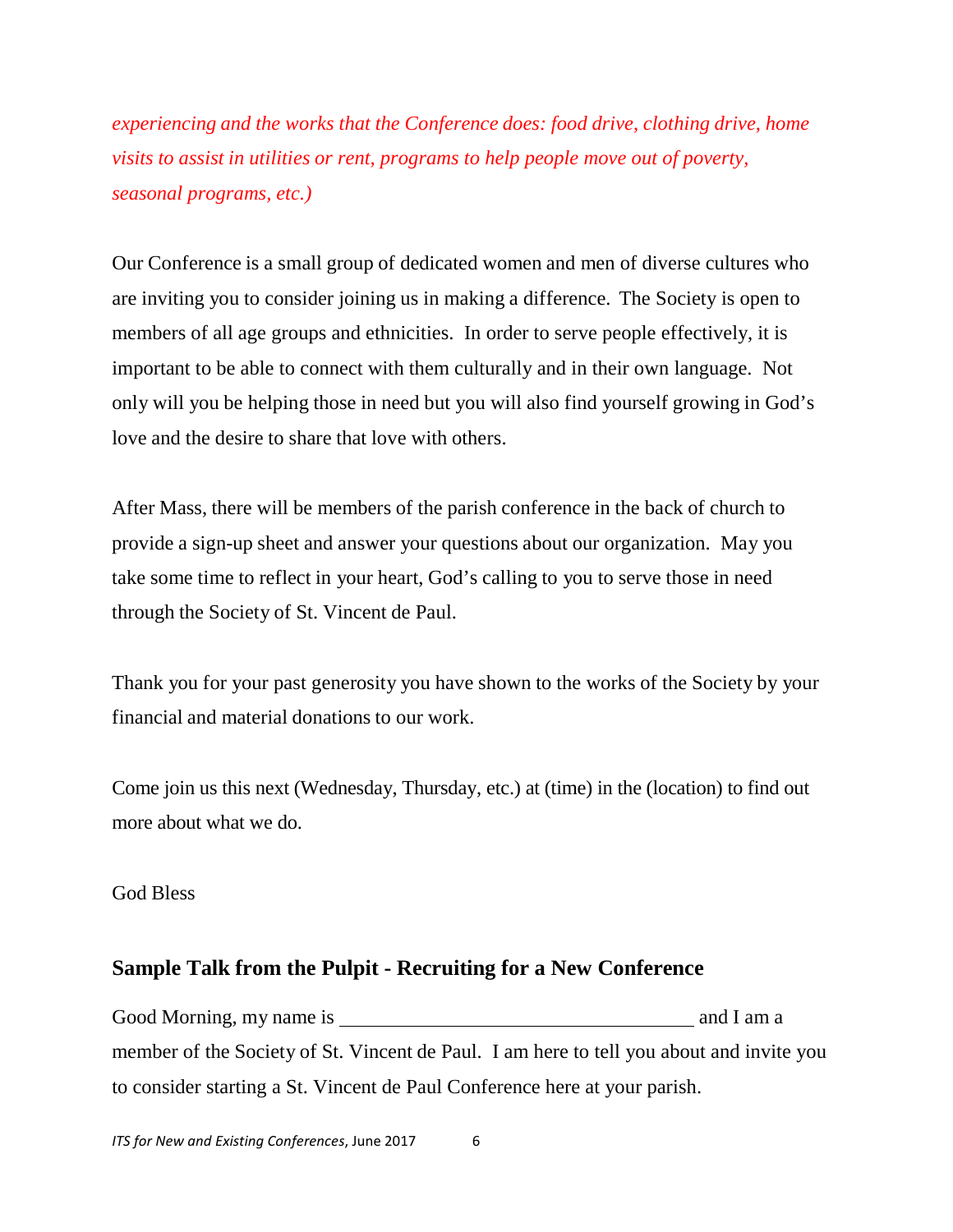The Society of St. Vincent de Paul is a catholic lay organization that helps those in need who are our friends in Christ. We are not a social service agency ---- we are a person-toperson catholic ministry that sees the face of Christ in the faces of those who are suffering. The Society has Conferences in every state in our nation and within 150 countries throughout the world with approximately 780,000 members. The Society has been in existence for more than 180 years.

Jesus told us, "The poor will be with us always." And they are found all over our diocese including right here in this area. They are families and individuals on limited income who are having problems paying their rent or utilities and may not even have enough money to

buy food or clothes for their children.

Where there are people in need you should find the Society of St. Vincent de Paul. Because there are people in or near your parish who are in need and could use a helping hand, I am here today to invite you to serve in a Conference of the Society of St. Vincent de Paul right here at your parish and put into action your Catholic faith to serve those who are in need of your help.

There are many generous people in our Diocese who help by giving donations --- certainly we need money to respond to the cry of the voices of the *poor---but* what we need most of all is **your help and your time.** And I am saying both men and women in all age groups and cultures. In order to serve people effectively, it is important to be able to connect with them culturally and in their own language. This is NOT a fraternal organization.

We need people, as two person teams, to visit the homes of those in need to bring them food, financial assistance or-----sometimes----simply to listen. There are also other ways to serve such as work in a pantry, volunteer in a thrift store, serve on a committee, and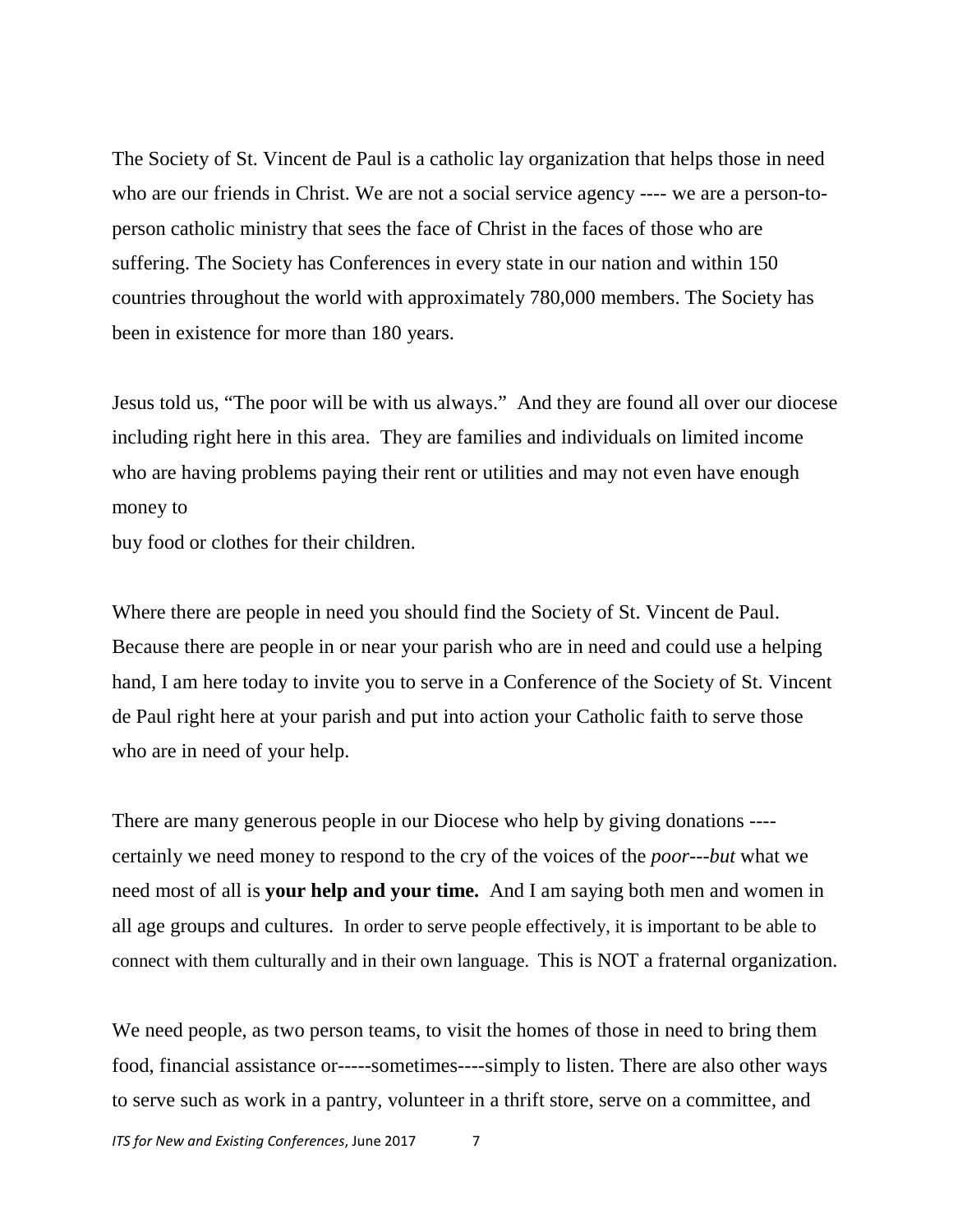many other ways. *(It is important to share some of the works that the Conference can do: food drive, clothing drive, home visits to assist in utilities or rent, programs to help people move out of poverty, seasonal programs, etc.)* Everyone has their talents from God and they are all useful in helping our friends in need. The amount of time you wish to give is completely up to you. You tell us how much time you wish to give in return for all of God's blessings in your life.

Come join us this next (Wednesday, Thursday, etc.) at (time) in the (location) to find out more about what we do. We'll give you details about what we do, how we do it and answer any questions you may have.

After mass, I/we will be in the back of the church to answer questions. If you are interested in serving, we would like your name and phone number on our sign-up sheet at the table. If you don't sign the sheet you are still welcome to attend the information meeting. -------- Please think about it. --------- Let your heart respond to Christ's words "whatever you do for the least of mine you do for me". It is not me who needs your help, it is Christ who is asking you to help. It is Christ's children who are in need and it is Christ who is inviting you to serve.

Perhaps this was best captured in the words of St. Teresa of Avila: "Christ has no body now, but yours. No hands, no feet on earth, but yours. Yours are the eyes through which Christ looks with compassion on the world. Yours are the feet with which Christ walks to do good. Yours are the hands with which Christ blesses the world." And the Society of St. Vincent de Paul adds: "Let us go forth and bring his love to the poor.

Thank you, Father, for your support and your compassion for the poor. (to parishioners) - --thank you for your time and may God bless you all and all those in your care.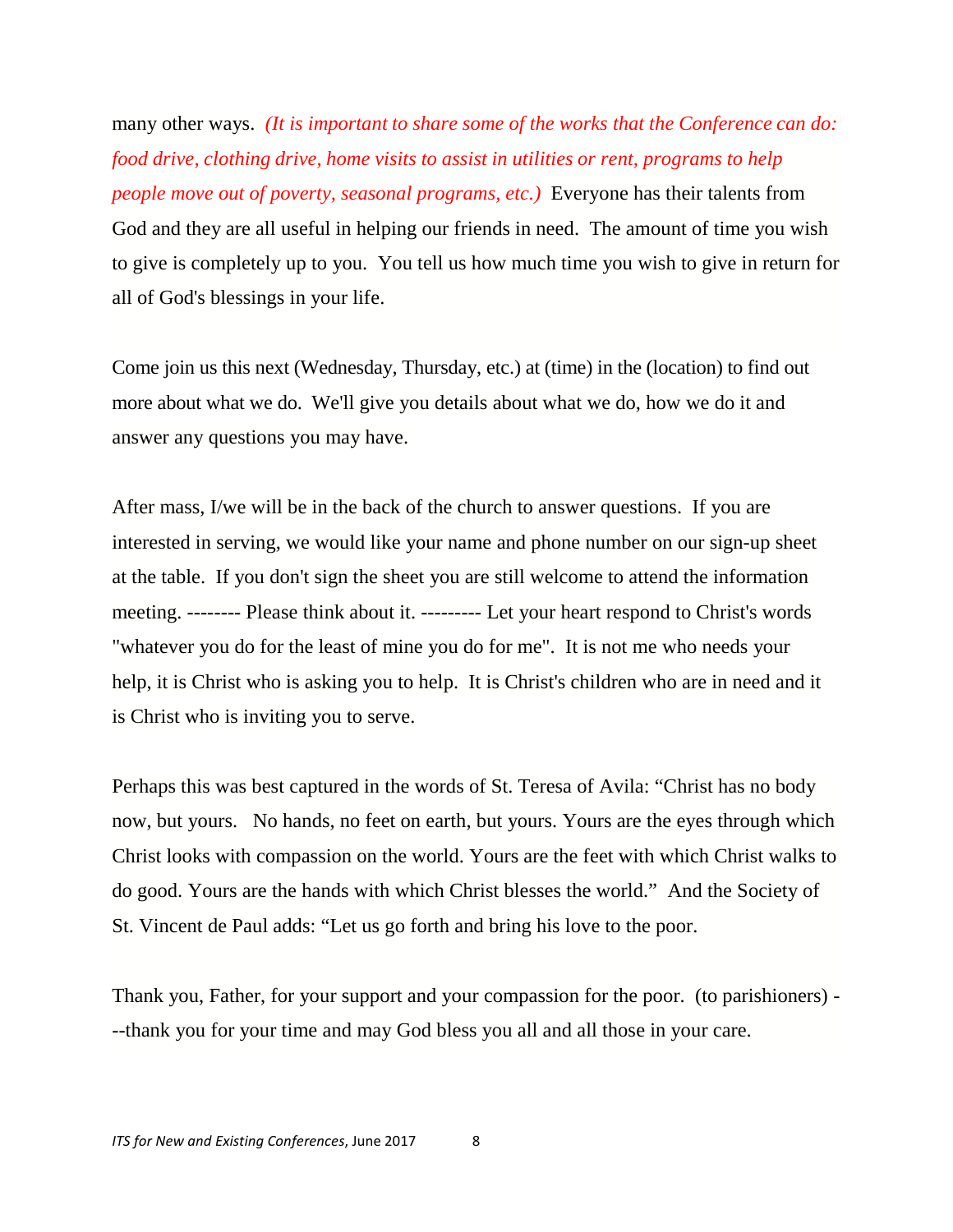## **After Mass**

After Mass, there should be an information table set up outside of the main sanctuary of the church where interested parishioners may be greeted and receive information about the Society. Members of the Society should man the table after each Mass answering questions and inviting parishioners to a gathering later that weekend or in a couple of days to explain in more detail what is involved in joining the Society. If recruiting is being done for an existing Conference, members of that Conference should be manning the table. If recruiting for a new Conference to be formed, then members of the Extension Team should be manning the table.

## **The Information Meeting**

The information meeting should be held on the afternoon of the recruitment or as soon as possible during the week following the recruitment weekend.

#### **Information Meeting after Recruitment for an Existing Conference**

(The Conference Spiritual Advisor is to do the Opening and Closing prayers)

- Invite the Pastor to attend and participate, if he has time.
- Begin with Vincentian Prayer.
- Spiritual Reflection based on Mathew 25
- Introduction- first introduce the members of the Conference who are present; then have each potential member introduce themselves, tell if they have a family, and indicate how long they have been a member of the parish.
- Presentation of the ["Introduction to SVdP"](https://svdpusa.sharefile.com/d-s917d371f56449828) by the Conference President which includes:
	- DVD The Society" (9 minutes).
	- The Essential Elements of the Society.
		- **Spirituality** grow in holiness through prayer, service and the opportunities of Vincentian formation.
		- **Fellowship** support for each other and those we serve.
		- **Service** person-to-person service to those living in poverty especially through the home visit.
	- How the Society is organized.
	- How a Conference operates.
- Discuss briefly the types of work that the Conference can do: home visits, provide food, pay bills, provide furniture and clothing, advocate on behalf of those living in poverty, help those we serve move out of poverty through Systemic Change programs, and operate seasonal programs around back-toschool, Easter, Thanksgiving, Christmas, etc.
- Get a commitment of attendees to join the Conference (record in minutes).
- Discuss Conference meeting schedule.
- Announce the date, time and place for the next meeting.
- Close with Vincentian prayer.
- Conclude with a social.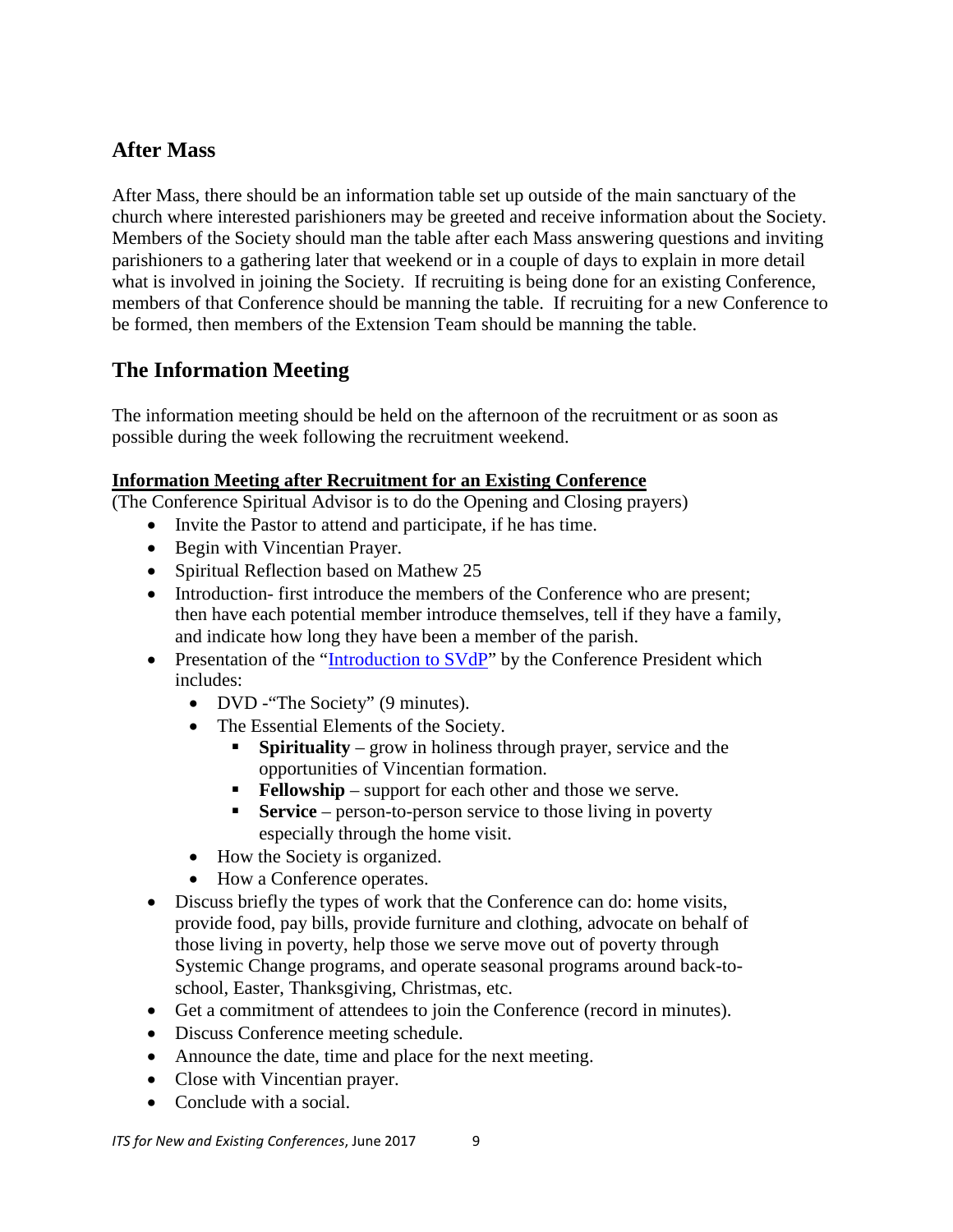#### **Information Meeting after Recruitment for a New Conference**

(Ask the Coordinator to do the Opening and Closing prayers until Spiritual Advisor is commissioned)

- Invite the Pastor to attend and participate, if he has time.
- Begin with Vincentian Prayer: All meetings begin and end with prayer (see prayer card in Start-Up Kit).
- Special Conference Start-Up Reflection based on Mathew 25
- Introduction- have each person introduce themselves, tell if they have a family, and indicate how long they have been a member of the parish.
- Presentation of the ["Introduction to SVdP"](https://svdpusa.sharefile.com/d-s917d371f56449828) by Council Rep which includes:
	- DVD "The Society" (9 minutes).
	- The Essential Elements of the Society.
		- **Spirituality** grow in holiness through prayer, service and the opportunities of Vincentian formation.
		- **Fellowship** support for each other and those we serve.
		- **Service** person-to-person service to those living in poverty especially through the home visit.
	- How the Society is organized.
	- How a Conference operates.
- Discuss briefly the types of work that the Conference can do: home visits, provide food, pay bills, provide furniture and clothing, advocate on behalf of those living in poverty, help those we serve mover out of poverty through Systemic Change programs, and do seasonal programs around back-to-school, Easter, Thanksgiving, Christmas, etc.
- Get a commitment of attendees to start a Conference (record in minutes).
- Describe the steps in starting a new Conference (application, Officers, EIN, Bank, etc.) See Appendix 7 for items to be accomplished to get the Conference operational.
- Decide on Conference name.
- Discuss the requirement for and prepare to elect a President at the next meeting.
- Discuss and decide on Conference meeting schedule.
- Announce the date, time and place for the next meeting (arranged beforehand).
- Close with Vincentian prayer.
- Conclude with a social for the first meeting

NOTE. If there are people who speak only English or Spanish, it is very important to do a Bilingual meeting, we may need the assistance of interpreters for any information or questions they might ask. Another option is to present two Informative Meetings, English and Spanish, at the same time in different rooms.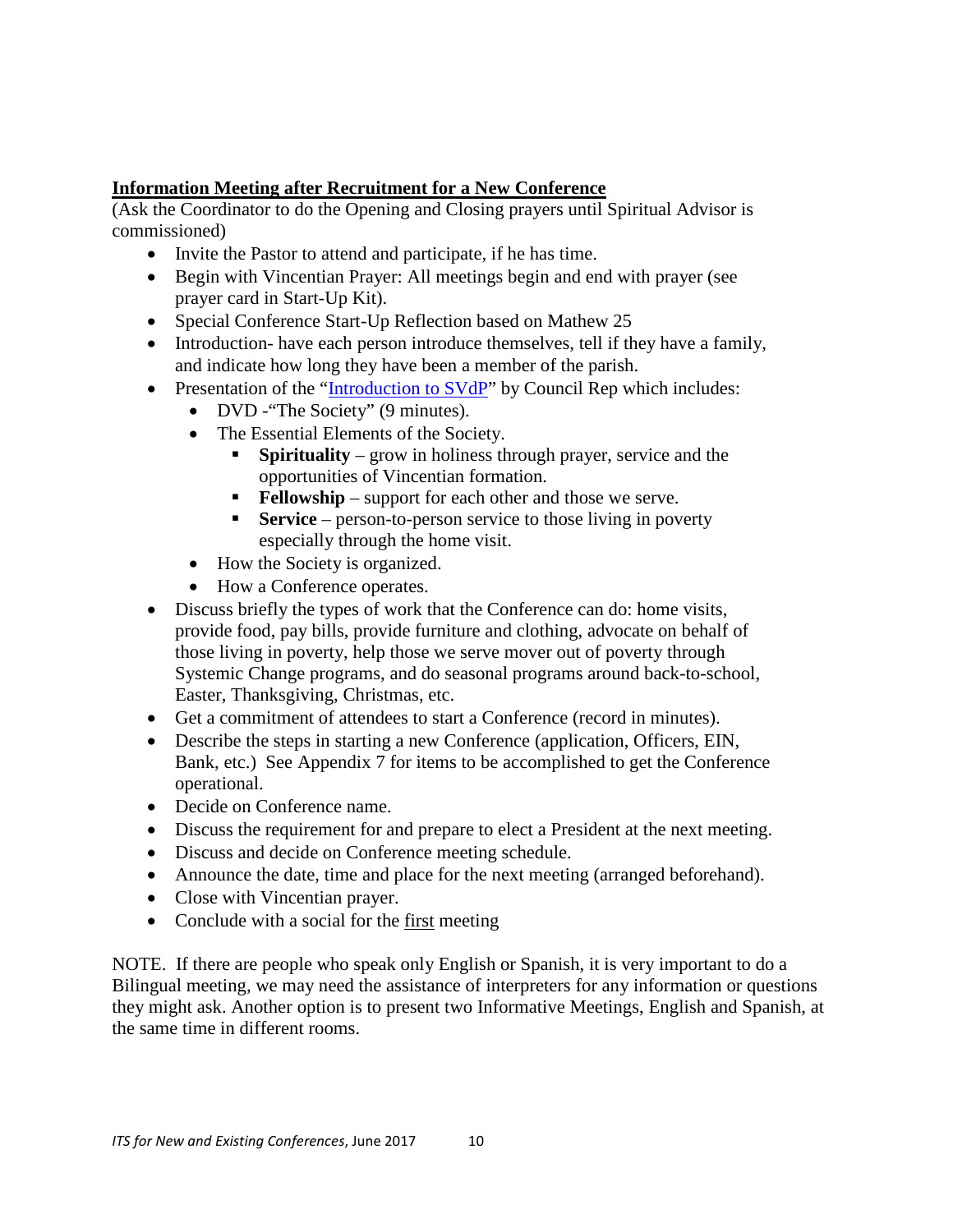## **Worksheets**

Included on the next couple of pages are sample worksheets that can be used for the recruitment process. The first one is a sign in sheet to be used both at the information table after Mass and at the gathering to provide more details about the Society. This first worksheet should be used by the Coordinator/members of the Society to call interested parishioners with a reminder about the gathering coming up.

The second worksheet is a summary sheet of multiple recruitments if the recruitment process is being done diocese-wide. The summary should be sent to the Council and/or the Regional Vice President organizing the recruitment effort.

## **Other Recruitment**

The above information mainly focused on parishes but there are other groups and/or Catholic organizations to reach out to. Be sure to tailor your talks to your specific audience. The following is a list of suggestions for other recruitment targets.

- Ministries within your Parish
- Knights of Columbus
- St. Peter Claver
- Seminaries
- Elementary and High Schools
- Colleges and Universities
- Hospitals/Nursing Homes
- Hispanic/Latino Organizations
- Former friends in need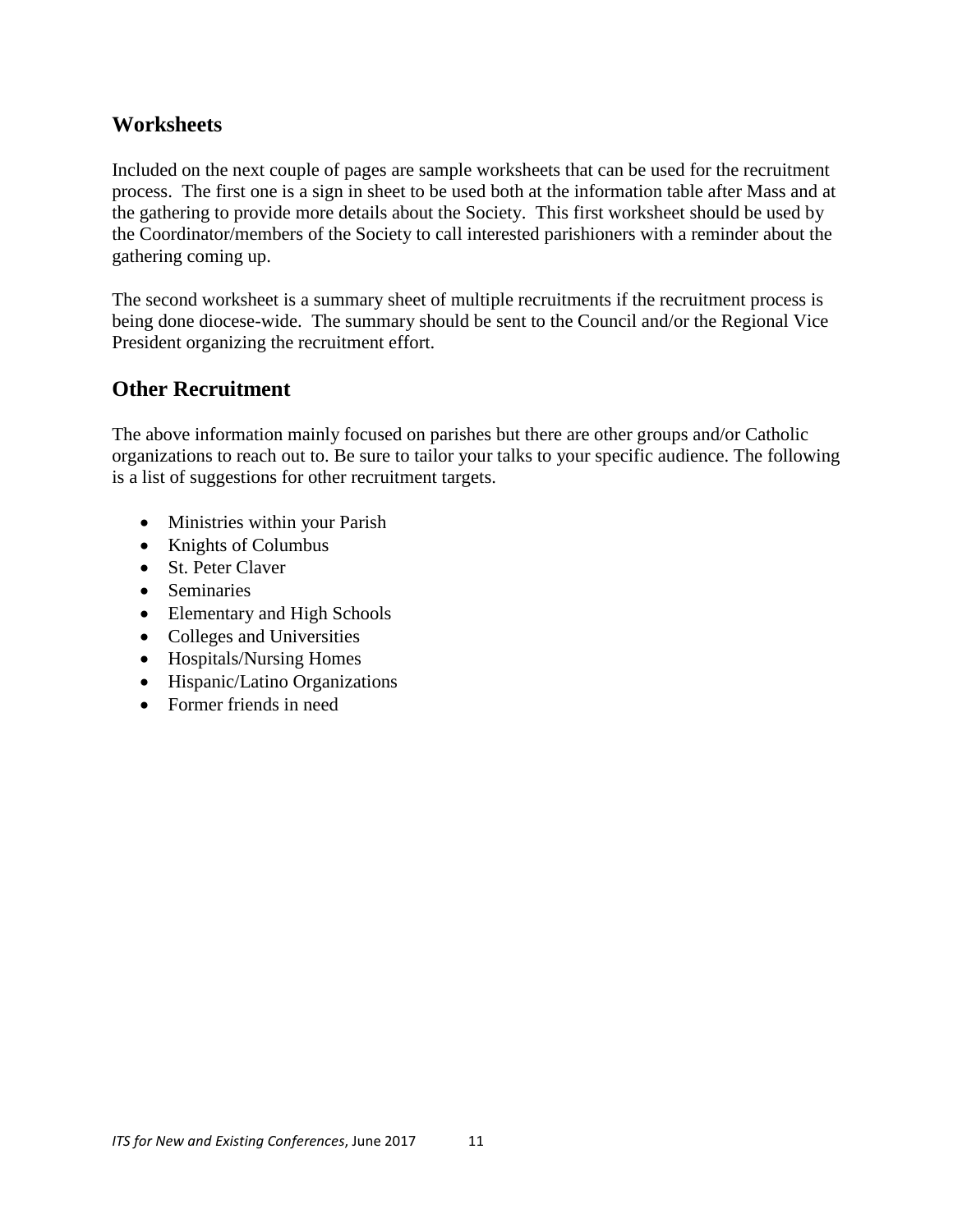| <b>St. Vincent de Paul</b><br><b>Invitation to Serve</b> |               |                   |             |  |  |  |  |
|----------------------------------------------------------|---------------|-------------------|-------------|--|--|--|--|
| <b>NAME</b>                                              | <b>STREET</b> | <b>CITY - ZIP</b> | PHONE/EMAIL |  |  |  |  |
|                                                          |               |                   |             |  |  |  |  |
|                                                          |               |                   |             |  |  |  |  |
|                                                          |               |                   |             |  |  |  |  |
|                                                          |               |                   |             |  |  |  |  |
|                                                          |               |                   |             |  |  |  |  |
|                                                          |               |                   |             |  |  |  |  |
|                                                          |               |                   |             |  |  |  |  |
|                                                          |               |                   |             |  |  |  |  |
|                                                          |               |                   |             |  |  |  |  |
|                                                          |               |                   |             |  |  |  |  |